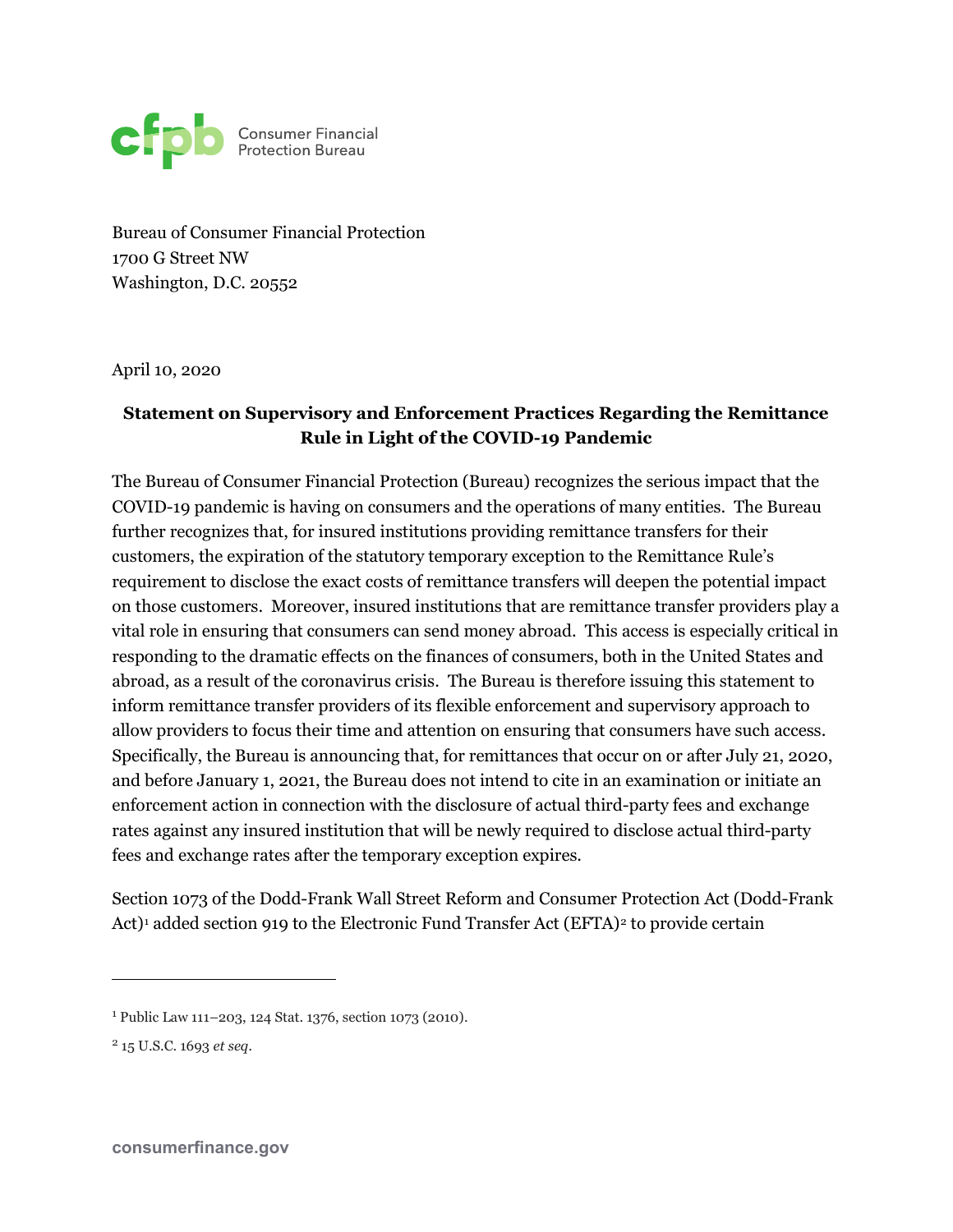protections for consumers sending remittance transfers. The Bureau implemented these provisions in Regulation E, 12 CFR 1005.30 *et seq.* (Remittance Rule). These protections include a requirement that a remittance transfer provider disclose certain information to consumers who send remittance transfers, including information related to the exact cost of a remittance transfer.

EFTA section 919, as implemented by 12 CFR 1005.32, provides insured institutions (as defined in 12 CFR 1005.32(a)(3)) with a temporary exception to the requirement to disclose exact costs, if certain conditions are met. That exception allows insured institutions to disclose estimates to consumers of the exchange rate and covered third-party fees instead of exact amounts. EFTA section 919 expressly limits the length of the temporary exception to July 21, 2020; as such, the exception will expire on July 21, 2020.

In light of undue burden that insured institutions may face in certain circumstances upon the expiration of a statutory exception, the Bureau proposed amendments to the Remittance Rule in December 2019 to, among other things, adopt two new permanent exceptions: one for insured institutions that meet certain conditions to provide estimated disclosures of third-party fees, and another for insured institutions that meet certain conditions to provide estimated disclosures of the exchange fee for transfers that meet certain conditions[.3](#page-1-0) The Bureau recognized that institutions seeking to provide remittance transfer services would have significant difficulty in ascertaining actual costs, particularly for transactions to countries with less developed banking systems – in many cases the countries for which customers most want to use their trusted insured depository institutions to send such transactions. The COVID-19 pandemic impact makes such customer needs even more important and exacerbates the already challenging dynamic in such countries. The Bureau continues to consider comments on that proposal, and expects to issue a final rule in May 2020, so that a final rule can take effect by July 21, 2020, when the temporary statutory exception expires.

The Bureau anticipates that under the final rule it expects to issue in May, some insured institutions who currently disclose estimates of third-party fees and exchange rates may have to commence disclosing actual third-party fees and exchange rate information. Because EFTA section 919 expressly states that the temporary exemption cannot be extended beyond July 21, 2020, the Bureau's final rule would require that, as of that date, the insured institutions discussed above must commence disclosing actual third-party fee and exchange rate information. The COVID-19 pandemic poses challenges for insured institutions in being

 $\overline{a}$ 

<span id="page-1-0"></span><sup>3</sup> 84 FR 67132 (Dec. 6, 2019).